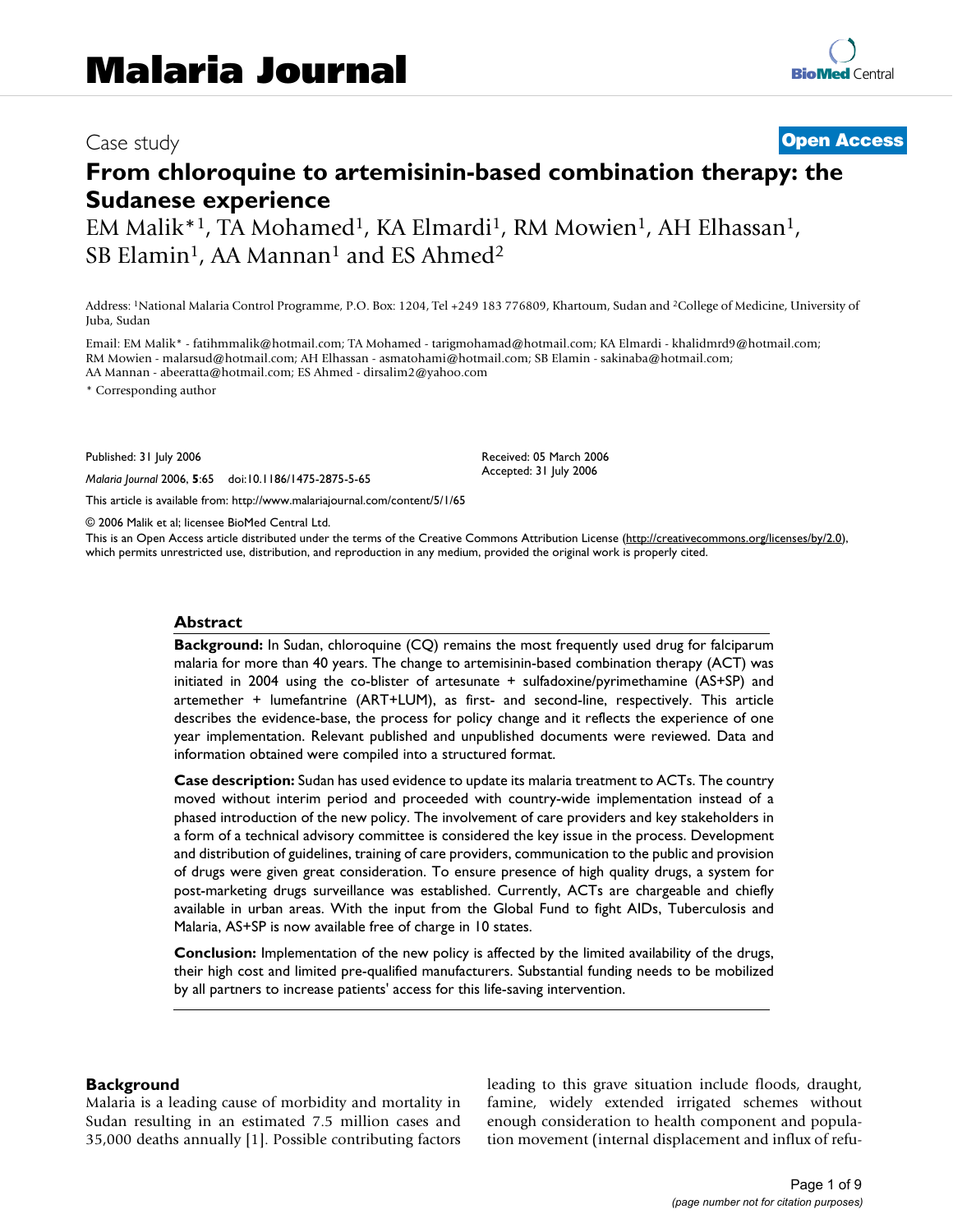gees). The situation may be further aggravated by insecticide resistance [[2\]](#page-7-0) and the spread of *Plasmodium falciparum* resistant strains [3].

Chloroquine (CQ) has been the most frequently used drug in Sudan as a first line for years. The drug was available through public, private and not-for-profit pharmacies. A recent study showed that 85.6% of severe malaria patients admitted to five hospitals in central Sudan received CQ before hospitalization [4] and that CQ was also the commonly prescribed drug by health care providers [5].

In Sudan, malaria control was based for decades on vector control, through spraying with insecticides. In the late 1990s, great efforts were directed to improve malaria case management and this was included in the development of the Roll Back Malaria (RBM) strategic plan in 2001. Case management requires the provision of prompt, effective and safe treatment to malaria cases [6]. Using the results of research on resistance to CQ, Sudanese policy-makers updated their national malaria treatment guidelines in 2004 to artemisinin-based combination therapy (ACTs), both as first- and second-line treatment for the management of uncomplicated falciparum malaria. This case study aims to provide the evidence-basis and to describe the process for change and the experience of one year implementation.

Information and data tackled here were collected using two methods. Published antimalarial drugs efficacy studies carried out in Sudan between 1975 and 2005 were identified through searches of on-line databases (PubMed Medline – using the address: [http://](http://www4.ncbi.nlm.nih.gov/PubMed) [www4.ncbi.nlm.nih.gov/PubMed](http://www4.ncbi.nlm.nih.gov/PubMed)). Published data not on-line were also identified and copies from authors were collected when possible. Official unpublished documents related to the drug policy issue, procurement or manufacturing of the anti-malarial drugs were obtained from the National Malaria Control Programme (NMCP), General Directorate of Pharmacy (GDP) and the Central Medical Supply (CMS). Data of regional and national conferences or meetings were also obtained in soft or hard copies either directly from the organizers or from websites.

### **Case description**

#### *Efficacy studies supporting change from CQ to ACT*

From 1975 to 2005, many drug efficacy studies were carried out in Sudan, several published in international and national scientific journals. Table 1 presents the proportion of in vivo parasitological treatment failure for various antimalarials used as monotherapy or combination therapy for the treatment of uncomplicated falciparum malaria in Sudan. Since the 1970s, CQ resistance has been documented and has since increased and spread all over Sudan [\[7-](#page-7-1)15]. Limited studies of sulfadoxine-pyrimethamine (SP) efficacy were only carried out in 2000,

| Table 1: Susceptibility of P. falciparum to antimalarials in Sudan, 1975–2005. |  |
|--------------------------------------------------------------------------------|--|
|--------------------------------------------------------------------------------|--|

| Period      | <b>Drugs tested</b> | <b>Regions</b> | <b>Protocol used</b>         | follow-up (days) | Failure rate (%) | References number |
|-------------|---------------------|----------------|------------------------------|------------------|------------------|-------------------|
| $1975 - 97$ | CO.                 | central        | Standard WHO in-vivo test    | $7 - 28$         | $0.8 - 25.0$     | 7,10              |
|             |                     | eastern        |                              |                  | 43.0 - 48.0      | 8, 9              |
| 1998-03     | CO.                 | central        | <b>WHO 1996</b>              | $14 - 28$        | $25.0 - 75.0$    | 11, 12            |
|             |                     | eastern        | <b>WHO 1996</b>              | 28               | 76.9             | 13                |
|             |                     | southern       | <b>WHO 1996, EANMAT 1999</b> | $14 - 28$        | $11.5 - 93.9$    | 14, 15            |
|             |                     | north Sudan    | <b>WHO 1996</b>              | 4                | 32.0-70.0        | <b>UPD</b>        |
|             | <b>SP</b>           | eastern        | <b>WHO 1996</b>              | 28               | $0.0 - 19.4$     | 16, 17            |
|             |                     | southern       | <b>WHO 1996, EANMAT 1999</b> | $14 - 28$        | $0.0 - 69.9$     | 15, 14            |
|             |                     | north Sudan    | <b>WHO 1996</b>              | 28               | $1.3 - 7.8$      | <b>UPD</b>        |
|             | AQ.                 | southern       | <b>WHO 1996, EANMAT 1999</b> | 4                | $5.9 - 25.2$     | 14, 15            |
|             | MQ                  | eastern        | <b>WHO 1996</b>              | 28               | 7.5              | 20                |
|             | Q                   | eastern        | <b>WHO 1996</b>              | 28               | $9.4 - 10.7$     | 13                |
|             | CQ+SP               | eastern        | <b>WHO 2003</b>              | 28               | $2.5 - 36.0$     | 17, UPD           |
|             |                     | central        | <b>WHO 1996</b>              | 28               | $15.5 - 20.0$    | <b>UPD</b>        |
|             | $AS+SP$             | western        | <b>WHO 2003</b>              | 28               | 8.8              | 21                |
|             |                     | southern       | WHO 2003, 1996               | $28 - 42$        | $0.0 - 0.9$      | 22                |
|             |                     | central        | <b>WHO 2003</b>              | 28               | 0.0              | <b>UPD</b>        |
|             | AS+AQ               | western        | <b>WHO 2003</b>              | 28               | 7.3              | 21                |
|             |                     | southern       | WHO 2003, 1996               | 42               | 1.0              | 22                |
| 2004-05     | $AS+SP$             | eastern        | <b>WHO 2003</b>              | 28               | $0.0 - 0.7$      | 18, 23            |
|             |                     | southern       | WHO 2003, 1996               | $28 - 42$        | 0.0              | 23                |
|             |                     | central        | <b>WHO 2003</b>              | 28               | 0.0              | 23, 24, UPD       |
|             | ART+ LUM            | southern       | <b>WHO 2003</b>              | 28               | 0.0              | <b>UPD</b>        |
|             |                     | central        | <b>WHO 2003</b>              | 28               | 0.0              | 24                |

UPD: unpublished data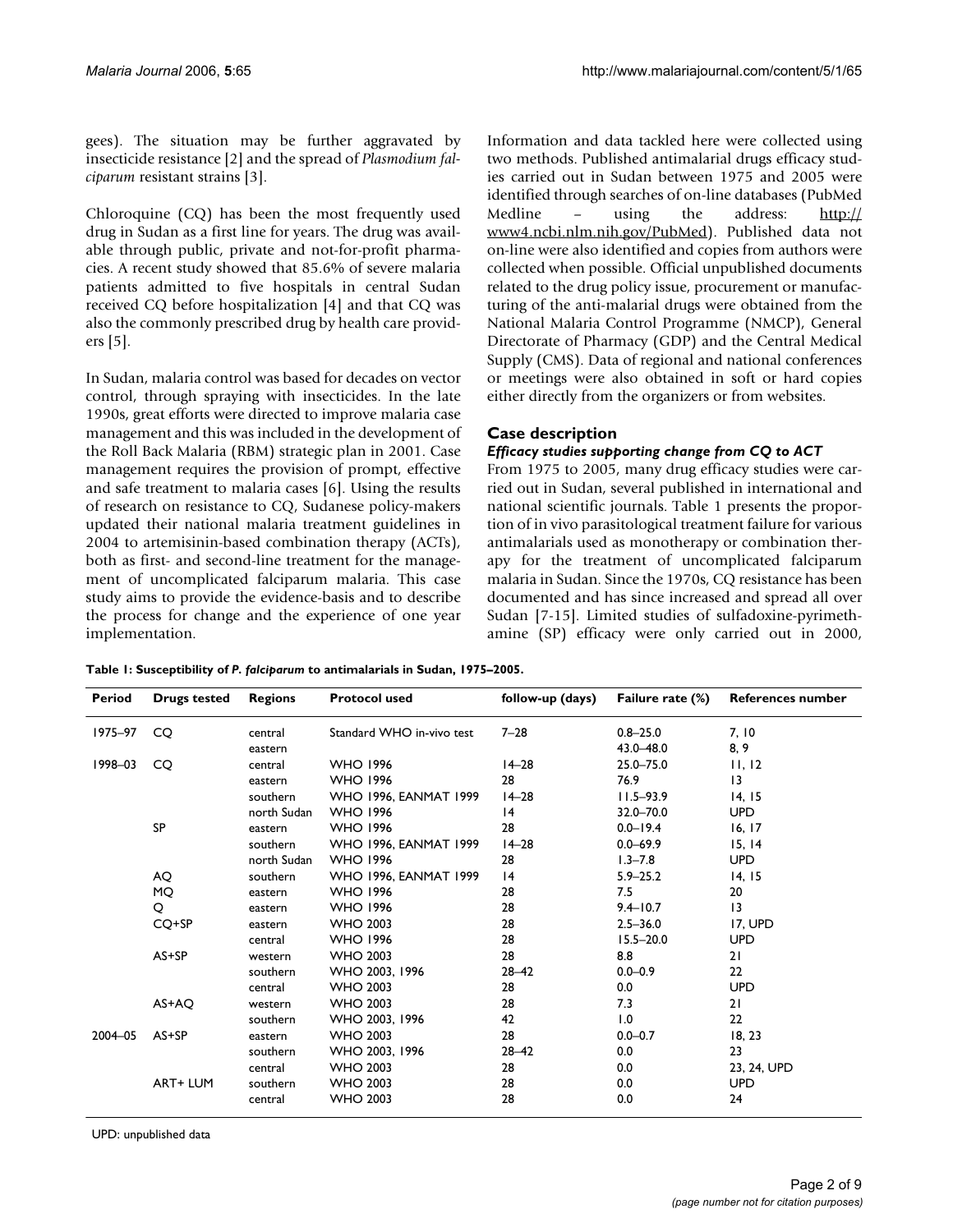although it had been used as a second-line treatment for a long time [13-18]. Efficacy of combination therapy started by testing the efficacy of (CQ+SP) combination in four sites. High level of resistance (15.5 – 36.0%) was determined in three of them [17]. Results of ACTs studies started in 2003 and became available (late in 2003 or early in 2004) for the National Malaria Control Programme (NMCP) before publication. The combination of artesunate plus SP (AS+SP) was tested in 10 areas with no reported failure in seven of them, <1.0% failure rate in two and up to 8.8% failure rate in one site [18,21-24]. Artesunate plus amodiaquine (AS+AQ) was tested in southern and western Sudan with a failure rate of 1.0 to 7.3% respectively [20,22]. Artemether plus lumefantrine (ART+LUM) was tested in two sites with no reported failure rate [24].

### *Process for change*

In 1998, the NMCP organized an important workshop on malaria treatment to develop national treatment guidelines, with CQ as first-line. In 2001, the NMCP established a technical advisory committee (TAC) to assist the Federal Ministry of Health (FMOH) in decisions related to first-line treatment of malaria, in view of available data about CQ resistance. The TAC is constituted of 40 members, representing clinicians, pharmacists, policy makers, UN agencies and academic and research institutes with support, from time to time, from WHO consultants. The TAC refused the suggestion from the NMCP to change the policy from CQ to CQ+SP because of the lack of evidence. Secondly, the decision to change from CQ to ACTs was taken based on national and international evidence. An important landmark in the process of change has been the "treatment options against malaria in Sudan" conference initiated by Médecins Sans Frontières (MSF) and arranged jointly between FMOH, WHO and MSF in October 2003. The conference reviewed the most recent evidence and the experience of other countries and it generated recommendations, which are reflected in Figure 1. Immediately after the conference, a small committee (members of TAC who participated in the conference) was nominated by the NMCP to select the drugs to be used as first- and secondlines in Sudan. The work of this committee then reviewed

# MSF, FMOH and WHO

Treatment options against malaria in Sudan

# 14-15 October 2003, Khartoum, Sudan

CONFERENCE CONCLUSIONS AND RECOMMENDATIONS

After substantial discussion, the conference participants agreed that it is the time for

combination therapy. The suitable options for Sudan will be finalized by the

Technical Advisory Committee of the Federal Ministry of Health. The following

options will be considered: CQ+SP / AS+SP / AS+AQ / SP+AQ / Coartem®.

The participants also agreed that advances in the implementation of combination

therapy should be made by the next rainy season.

Treatment options against mala **Figure 1** ria in Sudan" conference conclusions and recommendations

Treatment options against malaria in Sudan" conference conclusions and recommendations.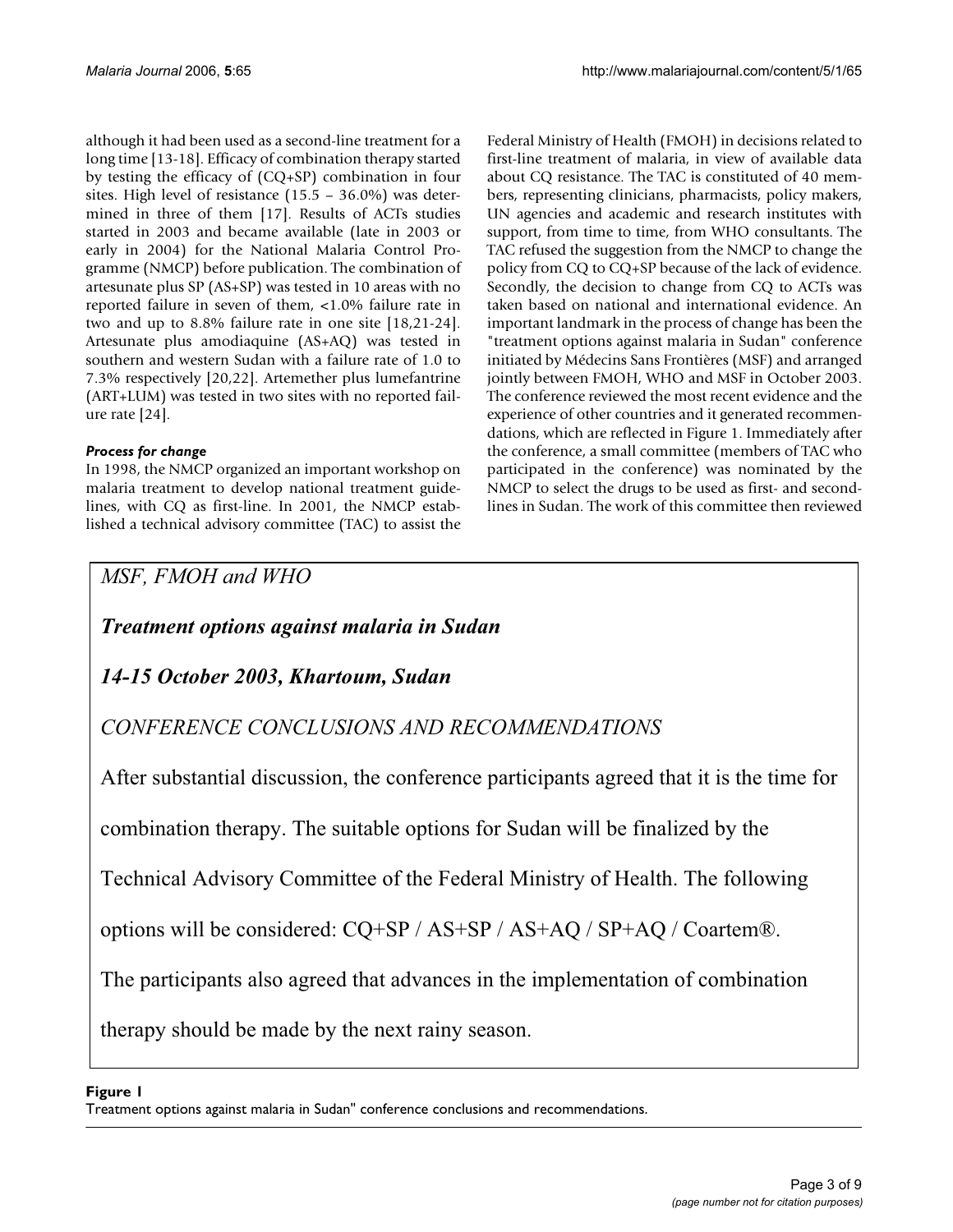and approved by the TAC retaining AS+SP as first-line and ART+LUM as second-line treatment.

The policy was then endorsed by Undersecretary of Health, who communicated the new malaria treatment policy to all concerned bodies of FMOH (General Directorate of Pharmacy, Central Medical Supply, Integrated Management of Childhood Illnesses programme, etc) and to major partners agencies (WHO, UNICEF, MSF, etc). Subsequently, the national guidelines for treatment of malaria developed by NMCP staff, endorsed by the TAC, revised by local experts and WHO consultants and edited. Further, the guideline was piloted in 25 sites (in five states) to obtain feedback from providers. Remarks were taken into consideration when the final version was developed.

#### *Implementation of change*

The NMCP worked simultaneously on many issues related to the implementation of the new treatment policy (Figure 2). The new guidelines were summarized as booklets and wall charts, both in Arabic and in English, and enough copies were printed and distributed at different levels with support from FMOH, WHO, NGOs and private companies. Orientation sessions aiming to launch the new treatment guidelines were carried out at state capitals for physicians, pharmacists, Ministry of Health Heads of Departments and policymakers in 20 states. Each session (2–3 hours) consisted of a formal presentation, the distribution of guidelines, an open discussion and showing samples of the recommended drugs. This was followed by a 3-day training session for medical doctors, medical assistants, pharmacists, assistant pharmacists and community health workers. The training, which is still going on, was started by the training of trainers assigned by different states using a training manual. These trainers arranged for training in their respective states with the assistants from NMCP staff and senior physicians. The GDP announced through its website for companies to submit for registration according to pharmaceutical regulations and specifications stated in the treatment guidelines (eg a co-blister of AS and SP). The NMCP also addressed local manufacturers and encouraged them to change from CQ to the new drugs. A co-blister of AS+SP from two of them is becoming available for assessment by GDP in October 2005. One of the assessed products has been registered and distributed and the registration of the other is bending on fulfilment of certain technical and administrative requirements. A system for drug post-marketing surveillance was arranged in collaboration with the national drug laboratory for quality assurance. Official inspector (pharmacist from National Malaria Control Programme – Sudan) coordinating collection from several states and was responsible for sample coding and transport to the National Drug Quality Control Laboratory at Khartoum for analysis. Samples were analyzed according to the international pharmacopoeia and Chinese pharmacopoeia to assess the quality of the products. International pharmacopoeia is the first choice for work in the laboratory but Chinese pharmacopoeia was used for dissolution test as that test has not been developed yet in the international pharmacopoeia.

The experience of other countries was taken into consideration and the Zanzibar experience with the use of AS+AQ was shared through a visit (arranged by the Malaria Consortium) of the Zanzibar RBM coordinator to Sudan. Communicating the change to the public was implemented progressively. Broadcasting messages about malaria treatment and ACTs through national radio was implemented since September 2005. The communication programme consists of four messages per day to be delivered for two weeks, followed by a break for one week and then the message is delivered again for two weeks, and so on. This was supported by WHO and the National Broadcasting Corporation. The forecasting is targeting the best time for maximal audience.

#### *What about chloroquine?*

The plan is for CQ to be phased out within two years (Figure 3). CQ is widely available, cheap, providers and caregivers still rely on it. On the other hand, the availability of the new recommended drugs is still limited and they are not affordable. In January 2005, to promote phasing out, the GDP circulated a letter to manufacturers and importers of CQ to reduce their quantities by 40%. By January 2006, the manufacturing and importation of new CQ in form of tablets and vials was stopped completely. This was initiated by a letter from NMCP to GDP which in turn informed both the manufacturers and importers of CQ in addition to related authorities. Still one can get CQ from the circulating drugs in the market.

#### *Experience of one year implementation*

As regards to first-line treatment (AS+SP), four companies have so far registered their products in Sudan. All of them produce AS+SP as co-blister and started distribution in the private sector. In addition, a single manufacturer has registered ART+LUM and another artesunate suppositories. Two drug factories started the process of local manufacturing of AS+SP and the product of one of them is becoming available at the drugs distribution outlets. The new recommended medicines have been available through public, NGOs and private sectors since August 2004. The total amount of AS+SP strips and of ART+LUM tablets procured and distributed by all sectors, from August 2004 to October 2005, was 4,095,000 and 495,000, respectively. The fund used for procurement of AS+SP came from Central Medical Supply (69.0%), private companies (23.4%) and UN agencies and NGOs (7.6%). The coverage with ACTs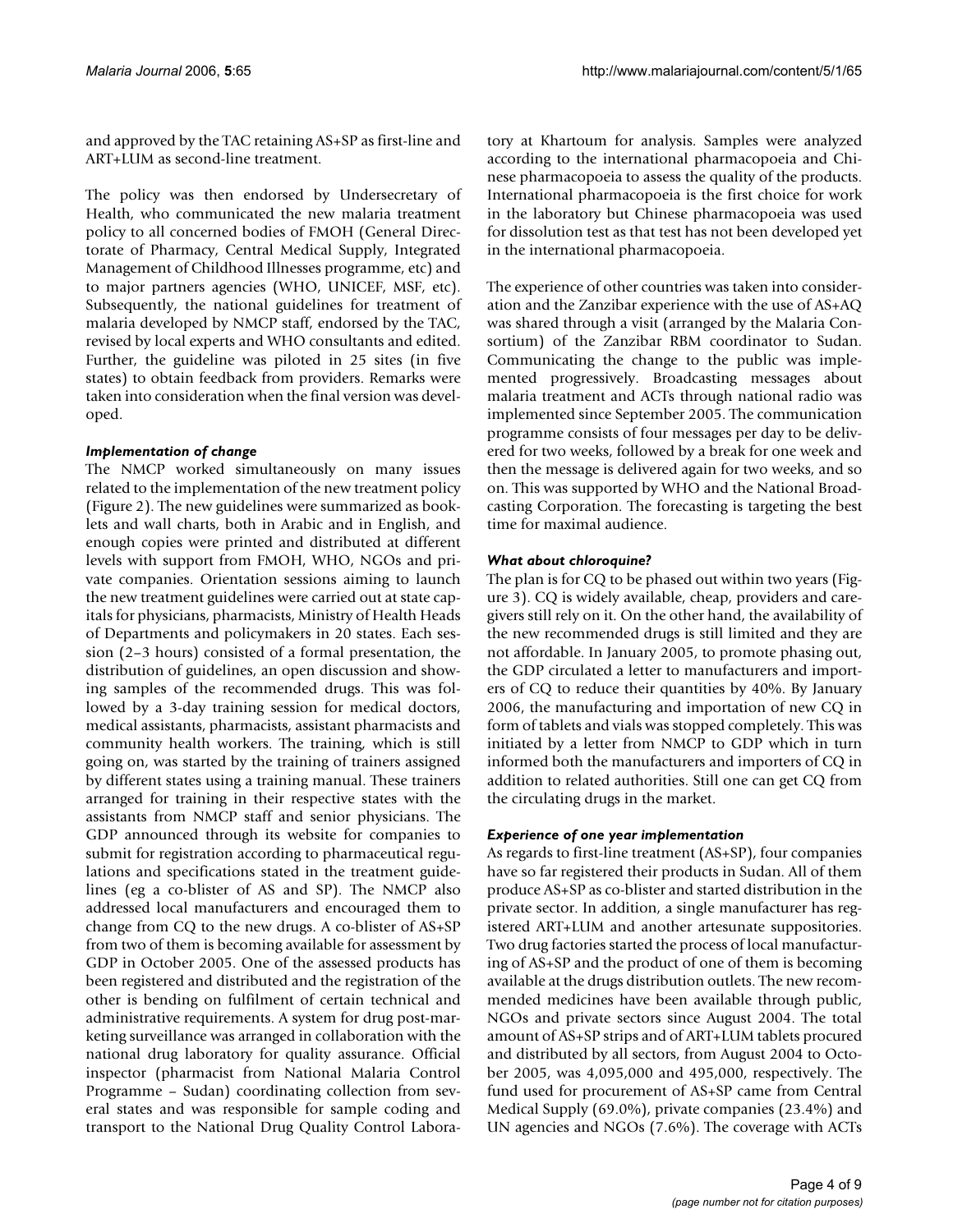# Ten key activities

- Establish technical advisory committee; be keen to involve the members and provide them with necessary tools…
- Provide up-to-date efficacy data covering all possible options to facilitate decision…
- Endorse the new treatment policy including informing the various stakeholders…
- Develop user-friendly guidelines, print and distribute in suitable form…
- Orient senior care-providers and arrange to train all health workers…
- Start drug registration early, encourage procurement by public, private and voluntary sectors…address local manufacturers …
- Address financial issues including deletion of taxes and tariff...
- Start phasing out CQ...
- Inform the public and the media...
- Establish post-marketing drugs surveillance...

It is not mandatory to follow the sequence always…more than one activity can be

done at a time…

## **Figure 2**

Key activities in the processing of changing from CQ to ACTs.

is expected to increase with the additional input from the Global Fund to fight AIDS, Tuberculosis and Malaria (GFATM). Treatment of malaria in Sudan at public sector

level is not free and a system of full cost recovery has been in operation since the early 1990s, as part of the revolving drug fund (RDF). The retailed price of the drug, include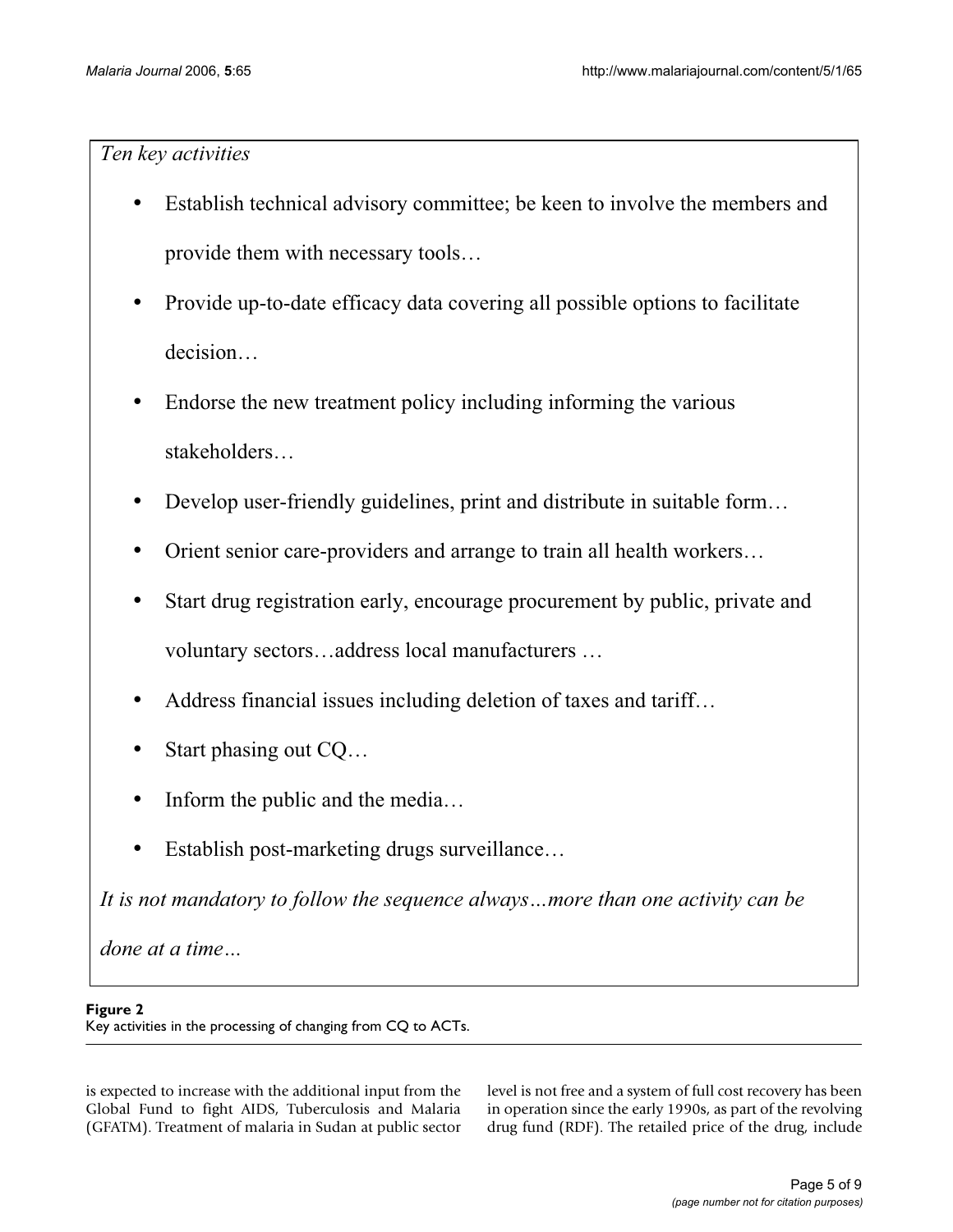



the known international cost in addition to 62% (this include 27% as taxes and 35% as private benefit) when the drug has been procured and distributed by the private sector. Thus >90% of the money needed for the procurement is provided by malaria patients. The price for AS+SP ranged between \$2.4 and \$4.4 per adult treatment and between \$2.0 and \$3.2 per child. One tablets of ART+LUM cost the patient \$0.4 and the cost varies between \$2.4 and \$9.6 per treatment, respectively for the youngest child and for an adult. Both drugs are available at urban setting from which medical assistants and senior nurses working at dispensaries in rural areas can get the drugs. A system for post-marketing drug surveillance was established in collaboration with the GDP. The case management staff of the NMCP collects the drugs from different part of the Sudan and the drug quality laboratory at GDP conducts the necessary tests. Two rounds targeting AS+SP have been completed so far.

## **Discussion**

#### *Evidence for change*

Confirmed cases of CQ resistance in Sudan were first reported in 1978 [[7](#page-7-1)]. The first evidence to support the change from CQ to alternative drugs was compiled and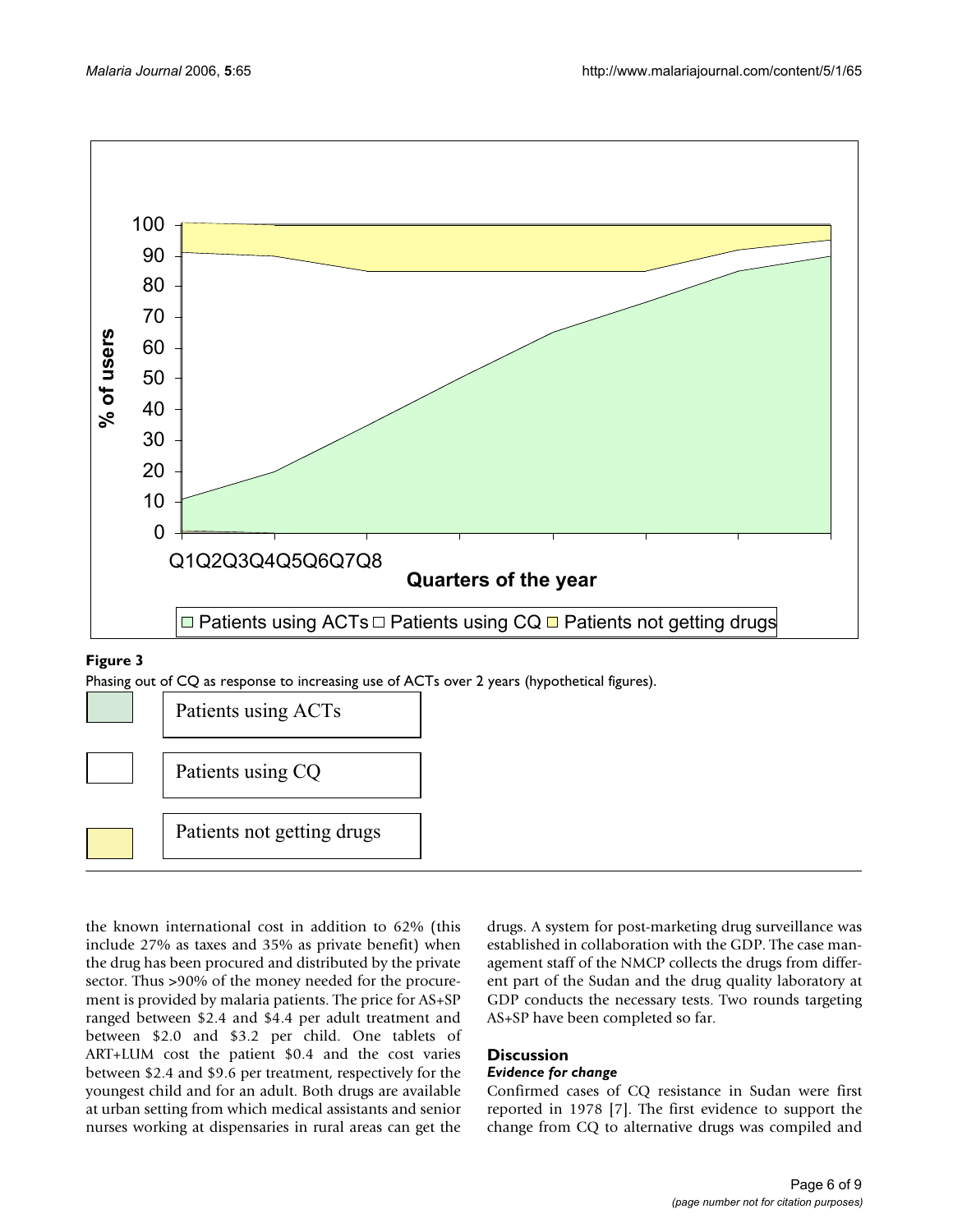presented at the workshop on malaria treatment in Khartoum in 1998. As a result, malaria treatment guidelines were developed to promote the rational use of antimalarials, including CQ and SP, with emphasis on regular monitoring of the efficacy of CQ. From 1998 to 2003, treatment guidelines were developed and distributed all over the country, training targeting different providers was carried out and sentinel sites to monitor CQ and SP efficacy were established with support from WHO. Later in 2001, a TAC was formed with regular meetings. As in many countries in Africa [25-29], Sudan has used evidence to update its malaria treatment from CQ to ACTs. This was recognized by the Council on Health Research for Development – COHRED [30]. By the end of 2003, overwhelming evidence showed that CQ was no longer suitable for uncomplicated malaria treatment in Sudan [3,12,14,15,[31](#page-8-0)], Furthermore, SP treatment failure ranged between 1.9% and 7.8%. Recent studies showed, CQ+SP treatment failure rate ranging between 2.5 to 36.0% [17] in contrast to high response rate to ACTs – (AS+SP and AS+AQ) [21,22]. In addition, researchers from NMCP and other institutes provided supportive data after the launching of the new treatment guidelines [18,21,23,24]. Sudan moved from CQ to ACTs without an interim period, in contrast to other countries in Africa [28,29,32,33]. Sudan also proceeded with country-wide implementation instead of a phased introduction of the new policy. Despite the evidence of CQ resistance in many WHO Eastern Mediterranean Region [3], Sudan was the first country in the region to shift to ACTs.

#### *Factors affecting the decision*

Changing drug policy is complex. Limiting factors are high cost, limited knowledge and lack of public awareness on the effectiveness and safety of ACTs in addition to operational issues [34-36]. Changing from CQ in particular is challenging as stated by other authors [29]. CQ is widely available, easy to use and cheap. These factors delayed the decision in Sudan despite the fact that all the TAC members were convinced of the necessity to change from CQ to an alternative drug very early in 2002. Nevertheless, Sudan has changed its malaria treatment protocol in 2004 to provide artemisinin-based combination therapy as first-line (AS+SP) and second-line (ART+LUM) treatment. The conference arranged by MSF-France (treatment options against malaria in Sudan) and the technical support from WHO played major role in solving this concern. TAC members recognized the high benefits of providing effective drugs to those who are suffering, despite the high costs of the drugs. ACTs may cost up to 20 times more than the currently available antimalarials [36], but considering the factors that determine the effectiveness of malaria treatment policy [35], the direct cost of implementing ACTs (AS+AQ) for confirmed malaria cases could be up to 53% less expensive than using CQ and Q

for clinically diagnosed cases as documented in Senegal [37]. Several studies have documented that continued use of CQ is contributing to increase hospital attendance and admission, malaria-associated mortality [[38,](#page-8-1)39], severe malarial anaemia [39], and malaria case fatality rate may decreased with the provision of effective treatment [40]. A recent study in KwaZulu Natal, South Africa, also documented that implementation of ACTs reduced total expenditure on malaria services [41]. Some of these factors led to the decision of phasing out of CQ rather than abrupt cessation of monotherapy in order to avoid a supply shortage while an increasing proportion of people is being convinced that CQ is no longer the suitable treatment option and new medicine become available.

#### *Challenges to implementation of change*

Faced with the dilemma of comparing the newly recommended drugs with CQ, the population prefers drugs which are cheap, easy to use, readily available and safe for all age groups [42]. Successful strategies to change behaviour need to include the use of rigorous evidence, involving scientist in the decision-making process, focusing on communication, receiving support from credible partners (WHO), utilizing regional approaches rather than focusing solely on the home country, and a better understanding of the political system [43]. In Sudan, it was decided to have the first-line as co-blister rather than each drug separately. Negative aspects of monotherapy, which may affect prescriber's and consumer's practice, include: the provider not prescribing both drugs, the patient not taking both drugs because of the price or not accepting to use both drugs. Policy makers at GDP were highly concerned about the availability of ACTs and their stability in hot wheather, such as exists in Sudan. As no company at time of launching the new policy was qualified by WHO to provide co-blister of AS+SP, the registration of the recommended first-line drug was difficult and further complicated by results of post-marketing surveillance of some company products which showed sub-standard stability. A recent household survey carried out in 10 states to provide base-line data for GFATM support showed limited availability of ACTs and hence treatment of malaria still relied on CQ (65.6%). The treatment with ACTs was reported to be only 10.5% on average. Higher rates were seen in urban areas (18.1%) and the lowest in rural areas (5.6%). This is similar to the Zambian experience, even if ART+LUM was made available free-of-charge in Zambia [44].

In Sudan, drugs are available to patients through the RDF in the public sector as well as in the private and NGOs sectors. Drugs provided through the public sector were having relatively low price compared with the private sector (almost 30–50% lower). The difference in price is due to bulk purchase and exemptions from high taxes and tariff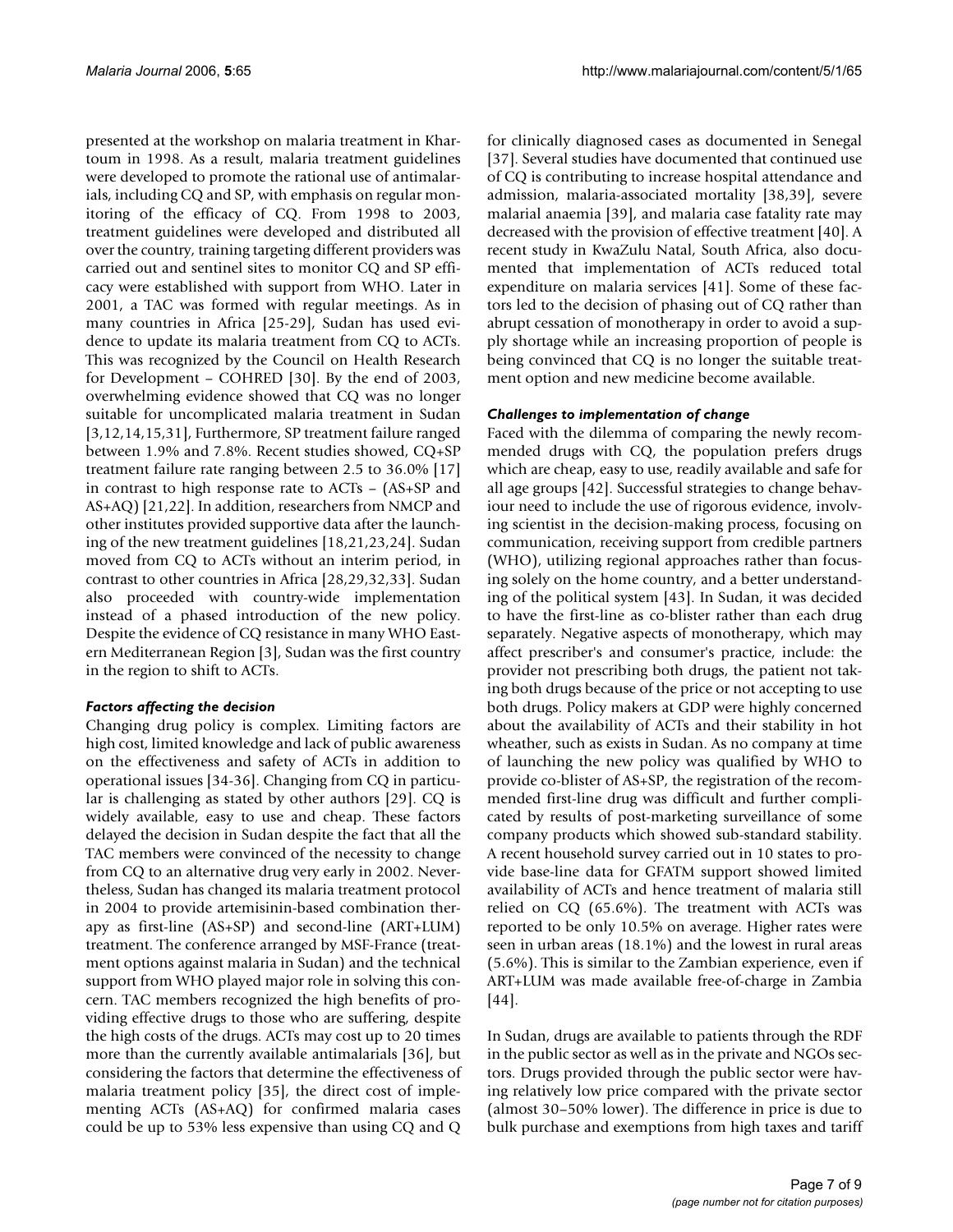(almost 27%). High cost was found to delay treatmentseeking in Sudan [4,45]. Therefore, the public sector has to take the lead in ensuring access and the NMCP should develop the strategies recommended to improve the affordability and financing of ACTs [46]. The release of round-two of GFATM support, in addition to procurement through NGOs and UN agencies, give some hope in improving availability and affordability, considering that the estimated cost of ACTs is beyond the country resources [47]. By January 2006, a total of 995,000 paediatrics doses (50 mg artesunate) and 1,133,000 adult doses (100 mg artesunate) procured as part of round-two GFATM. The drug (under the brand name 'ARTECOSPE') has been distributed into 466 health facilities in 11 states out of Sudan 25 states free of charge. Unicef agreed to procure 1400,000 doses to be use in states where the GFATM is not there.

#### **Authors' contributions**

EM Malik suggested the idea, drafted the paper and finalized the manuscript for submission. EM Malik, TA Mohamed, KA Elmardi, RM Mowien, AH Elhassan, SB Elamin and AA Mannan shared in collection of data, summarizing the findings and revision of the paper contents. ES Ahmed critically reviewed the paper.

#### **Acknowledgements**

The authors are grateful to TAC members, WHO Staff and Consultants, RBM partners (Malaria Consortium, Dr Bill Watkins) and the staff at national and state level who are part of the process of change.

#### **References**

- 1. Malik EM, Saeed OK: **Malaria in Sudan: past, present and the future.** *Gazera Journal of Health Sciences* 2004, **1:**47-53.
- <span id="page-7-0"></span>2. Himeidan Yel-S, Dukeen MY, El-Rayah el-A, Adam I: *Anopheles arabiensis***[: abundance and insecticide resistance in an irrigated](http://www.ncbi.nlm.nih.gov/entrez/query.fcgi?cmd=Retrieve&db=PubMed&dopt=Abstract&list_uids=16201723) [area of eastern Sudan.](http://www.ncbi.nlm.nih.gov/entrez/query.fcgi?cmd=Retrieve&db=PubMed&dopt=Abstract&list_uids=16201723)** *East Mediterr Health J* 2004, **10:**167-174.
- 3. Abdel-Hameed AA: **[Antimalarial drug resistance in the Eastern](http://www.ncbi.nlm.nih.gov/entrez/query.fcgi?cmd=Retrieve&db=PubMed&dopt=Abstract&list_uids=15748047) [Mediterranean Region.](http://www.ncbi.nlm.nih.gov/entrez/query.fcgi?cmd=Retrieve&db=PubMed&dopt=Abstract&list_uids=15748047)** *East Mediterr Health J* 2003, **9:**492-508.
- Malik EM, Nour SM, Hamid IK, Elmardi KA, Mohamed TA, Ahmed ES: **From home to hospital: Beliefs and practices related to severe malaria in Sudan.** *Journal of Family & Community Medicine* 2005, **12:**85-90.
- 5. Yousif MA, Adeel AA: **Antimalarials prescribing pattern in Gazera State: precepts and practices.** *East Mediterr Healh J* 2000, **6:**939-947.
- 6. WHO: **Malaria control today: Current WHO Recommendations.** RBM Department; WHO, Geneva; 2005.
- <span id="page-7-1"></span>7. Omer AH: **Response of** *Plasmodium falciparum* **[in Sudan to](http://www.ncbi.nlm.nih.gov/entrez/query.fcgi?cmd=Retrieve&db=PubMed&dopt=Abstract&list_uids=362953) [oral chloroquine.](http://www.ncbi.nlm.nih.gov/entrez/query.fcgi?cmd=Retrieve&db=PubMed&dopt=Abstract&list_uids=362953)** *Am J Trop Med Hyg* 1978, **27:**853-857.
- 8. Bayoumi RA, Babiker HA, Ibrahim SM, Ghalib HW, Saeed BO, Khider S, Elwasila M, Karim EA: **Chloroquine-resistant** *Plasmodium falciparum* **[in eastern Sudan.](http://www.ncbi.nlm.nih.gov/entrez/query.fcgi?cmd=Retrieve&db=PubMed&dopt=Abstract&list_uids=2566268)** *Acta Trop* 1989, **46:**157-165.
- Saeed BO, Hassabalrasoul MA, Ibrahim KE, Abdel-Karim EI, Salih SA, Hassan IM, Khider S, Bayoumi RA: **Plasma chloroquine measurement in the evaluation of** *Plasmodium falciparum* **[sensitivity.](http://www.ncbi.nlm.nih.gov/entrez/query.fcgi?cmd=Retrieve&db=PubMed&dopt=Abstract&list_uids=2270003)** *J Trop Med Hyg* 1990, **93:**393-6.
- 10. Ibrahim AM, Ali FR, Ali ME: **Assessment of chloroquine resistance of** *Plasmodium falciparum* **[in children of Wad Medani](http://www.ncbi.nlm.nih.gov/entrez/query.fcgi?cmd=Retrieve&db=PubMed&dopt=Abstract&list_uids=1527810) [\(Central Sudan\).](http://www.ncbi.nlm.nih.gov/entrez/query.fcgi?cmd=Retrieve&db=PubMed&dopt=Abstract&list_uids=1527810)** *J Trop Pediatr* 1992, **38:**162-6.
- 11. Elkheir HK, Elkarim EF, Eltayeb IB, Elkadaru AE, Babiker HA, Ibrahim AM: **[Efficacy of Sulphadoxine and Pyrimethamine, Doxycy](http://www.ncbi.nlm.nih.gov/entrez/query.fcgi?cmd=Retrieve&db=PubMed&dopt=Abstract&list_uids=11573114)[cline and their combination in the treatment of chloroquine](http://www.ncbi.nlm.nih.gov/entrez/query.fcgi?cmd=Retrieve&db=PubMed&dopt=Abstract&list_uids=11573114) [resistant Falciparum Malaria.](http://www.ncbi.nlm.nih.gov/entrez/query.fcgi?cmd=Retrieve&db=PubMed&dopt=Abstract&list_uids=11573114)** *Saudi Med J* 2001, **22:**690-3.
- 12. Abdel-Hameed AA, El-Jak IE, Faragalla IA: **Sentinel posts for monitoring therapeutice efficacy of antimalarial drugs against** *Plasmodium falciparum* **infections in the Sudan.** *Afr J Med Sci* 2001, **30:**1-5.
- 13. Adam I, Osman ME, Elghzali G, Ahmed GI, Gustafssons LL, Elbashir MI: **Efficacies of chloroquine, sulfadoxine-pyrimethamine and quinine in the treatment of uncomplicated,** *Plasmodium falciparum* **[malaria in eastern Sudan.](http://www.ncbi.nlm.nih.gov/entrez/query.fcgi?cmd=Retrieve&db=PubMed&dopt=Abstract&list_uids=15509420)** *Ann Trop Med Parasitol* 2004, **98:**661-6.
- 14. van den Broek IV, Gatkoi T, Lowoko B, Nzila A, Ochong E, Keus K: **Chloroquine, sulfadoxine-pyrimethamine and amodiaquine efficacy for the treatment of uncomplicated** *Plasmodium falciparum* **[malaria in Upper Nile, south Sudan.](http://www.ncbi.nlm.nih.gov/entrez/query.fcgi?cmd=Retrieve&db=PubMed&dopt=Abstract&list_uids=14584383)** *Trans R Soc Trop Med Hyg* 2003, **97:**229-35.
- 15. Stivanello E, Cavailler P, Cassano F, Omar SA, Kariuki D, Mwangi J, Piola P, Guthmann JP: **Efficacy of chloroquine, sulphadoxinepyrimethamine and amodiaquine for treatment of uncomplicated** *Plasmodium falciparum* **[malaria in Kajo Keji county,](http://www.ncbi.nlm.nih.gov/entrez/query.fcgi?cmd=Retrieve&db=PubMed&dopt=Abstract&list_uids=15361110) [Sudan.](http://www.ncbi.nlm.nih.gov/entrez/query.fcgi?cmd=Retrieve&db=PubMed&dopt=Abstract&list_uids=15361110)** *Trop Med Int Health* 2004, **9:**975-80.
- 16. Adam I, Ibrahim MH, A/elbasit IA, Elbashir MI: **Efficacy of sulfadoxine/pyrimethamine for uncomplicated** *Plasmodium falciparum* **[malaria in a small sample of Sudanese children.](http://www.ncbi.nlm.nih.gov/entrez/query.fcgi?cmd=Retrieve&db=PubMed&dopt=Abstract&list_uids=16212206)** *East Mediterr Health J* 2004, **10:**309-14.
- 17. Salah MT, Mohammed MM, Himeidan YE, Malik EM, Elbashir MI, Adam I: **[A randomized comparison of sulphadoxine-pyrimeth](http://www.ncbi.nlm.nih.gov/entrez/query.fcgi?cmd=Retrieve&db=PubMed&dopt=Abstract&list_uids=15756376)[amine and combination of sulphadoxine pyrimethamine](http://www.ncbi.nlm.nih.gov/entrez/query.fcgi?cmd=Retrieve&db=PubMed&dopt=Abstract&list_uids=15756376) with chloroquine in the treatment of uncomplicated falci[parum malaria in Eastern Sudan.](http://www.ncbi.nlm.nih.gov/entrez/query.fcgi?cmd=Retrieve&db=PubMed&dopt=Abstract&list_uids=15756376)** *Saudi Med J* 2005, **26:**147-8.
- 18. Adam I, A-Elbasit IE, Idris SM, Malik EM, Elbashir MI: **A comparison of the efficacy of artesunate plus sulfadoxine-pyrimethamine with that of sulfadoxine-pyrimethamine alone, in the treatment of uncomplicated,** *Plasmodium falciparum* **[malaria in](http://www.ncbi.nlm.nih.gov/entrez/query.fcgi?cmd=Retrieve&db=PubMed&dopt=Abstract&list_uids=16004704) [eastern Sudan.](http://www.ncbi.nlm.nih.gov/entrez/query.fcgi?cmd=Retrieve&db=PubMed&dopt=Abstract&list_uids=16004704)** *Ann Trop Med Parasitol* 2005, **99:**449-55.
- 19. Abdu Z, Mohammed Z, Bashier I, Eriksson B: **[The impact of user](http://www.ncbi.nlm.nih.gov/entrez/query.fcgi?cmd=Retrieve&db=PubMed&dopt=Abstract&list_uids=15686063) [fee exemption on service utilization and treatment seeking](http://www.ncbi.nlm.nih.gov/entrez/query.fcgi?cmd=Retrieve&db=PubMed&dopt=Abstract&list_uids=15686063) [behaviour: the case of malaria in Sudan.](http://www.ncbi.nlm.nih.gov/entrez/query.fcgi?cmd=Retrieve&db=PubMed&dopt=Abstract&list_uids=15686063)** *Int J Health Plann Manage* 2004, **19:**S95-106.
- 20. Adam I, A-Elbasit IE, Elbashir MI: **Efficacies of mefloquine alone and of artesunate followed by mefloquine, for the treatment of uncomplicated,** *Plasmodium falciparum* **[malaria in eastern](http://www.ncbi.nlm.nih.gov/entrez/query.fcgi?cmd=Retrieve&db=PubMed&dopt=Abstract&list_uids=15814029) [Sudan.](http://www.ncbi.nlm.nih.gov/entrez/query.fcgi?cmd=Retrieve&db=PubMed&dopt=Abstract&list_uids=15814029)** *Ann Trop Med Parasitol* 2005, **99:**111-7.
- 21. Hamour S, Melaku Y, Keus K, Wambugu J, Atkin S, Montgomery J, Ford N, Hook C, Checchi F: **[Malaria in the Nuba Mountains of](http://www.ncbi.nlm.nih.gov/entrez/query.fcgi?cmd=Retrieve&db=PubMed&dopt=Abstract&list_uids=15869770) [Sudan: baseline genotypic resistance and efficacy of the](http://www.ncbi.nlm.nih.gov/entrez/query.fcgi?cmd=Retrieve&db=PubMed&dopt=Abstract&list_uids=15869770) artesunate plus sulfadoxine-pyrimethamine and artesunate [plus amodiaquine combinations.](http://www.ncbi.nlm.nih.gov/entrez/query.fcgi?cmd=Retrieve&db=PubMed&dopt=Abstract&list_uids=15869770)** *Trans R Soc Trop Med Hyg* 2005, **99:**548-54.
- 22. van den Broek I, Amsalu R, Balasegaram M, Hepple P, Alemu E, Hussein el B, Al-Faith M, Montgomery J, Checchi F: **[Efficacy of two](http://www.ncbi.nlm.nih.gov/entrez/query.fcgi?cmd=Retrieve&db=PubMed&dopt=Abstract&list_uids=15730557) [artemisinin combination therapies for uncomplicated falci](http://www.ncbi.nlm.nih.gov/entrez/query.fcgi?cmd=Retrieve&db=PubMed&dopt=Abstract&list_uids=15730557)parum malaria in children under 5 years, Malakal, Upper [Nile, Sudan.](http://www.ncbi.nlm.nih.gov/entrez/query.fcgi?cmd=Retrieve&db=PubMed&dopt=Abstract&list_uids=15730557)** *Malar J* 2005, **4:**14.
- 23. Elamin SB, Malik EM, Abdelgadir T, Khamiss AH, Mohammed MM, Ahmed ES, Adam I: **Artesunate plus sulfadoxine-pyrimethamine for treatment of uncomplicated** *Plasmodium falciparum* **malaria in Sudan.** *Malar J* 2005, **14;4:**41.
- 24. Mohamed AO, Eltaib EH, Ahmed OA, Elamin SB, Malik EM: **The efficacies of artesunate-sulfadoxine-pyrimethamine and artemether-lumefantrine in the treatment of uncomplicated,** *Plasmodium falciparum* **[malaria, in an area of low transmis](http://www.ncbi.nlm.nih.gov/entrez/query.fcgi?cmd=Retrieve&db=PubMed&dopt=Abstract&list_uids=16417707)[sion in central Sudan.](http://www.ncbi.nlm.nih.gov/entrez/query.fcgi?cmd=Retrieve&db=PubMed&dopt=Abstract&list_uids=16417707)** *Ann Trop Med Parasitol* 2006, **100:**5-10.
- Barat LM, Himonga B, Nkunika S, Ettling M, Ruebush TK, Kapelwa W, Bloland PB: **[A systematic approach to the development of a](http://www.ncbi.nlm.nih.gov/entrez/query.fcgi?cmd=Retrieve&db=PubMed&dopt=Abstract&list_uids=9705187) [rational malaria treatment policy in Zambia.](http://www.ncbi.nlm.nih.gov/entrez/query.fcgi?cmd=Retrieve&db=PubMed&dopt=Abstract&list_uids=9705187)** *Trop Med Int Health* 1998, **3:**535-42.
- 26. Checchi F, Roddy P, Kamara S, Williams A, Morineau G, Wurie AR, Hora B, Lamotte N, Baerwaldt T, Heinzelmann A, Danks A, Pinoges L, Oloo A, Durand R, Ranford-Cartwright L, Smet M, Sierra Leone Antimalarial Efficacy Study Collaboration: **[Evidence basis for anti](http://www.ncbi.nlm.nih.gov/entrez/query.fcgi?cmd=Retrieve&db=PubMed&dopt=Abstract&list_uids=15679557)[malarial policy change in Sierra Leone: five in vivo efficacy](http://www.ncbi.nlm.nih.gov/entrez/query.fcgi?cmd=Retrieve&db=PubMed&dopt=Abstract&list_uids=15679557) studies of chloroquine, sulphadoxine-pyrimethamine and [amodiaquine.](http://www.ncbi.nlm.nih.gov/entrez/query.fcgi?cmd=Retrieve&db=PubMed&dopt=Abstract&list_uids=15679557)** *Trop Med Int Health* 2005, **10:**146-53.
- 27. East African Network for Monitoring Antimalarial Treatment (EAN-MAT): **[The efficacy of antimalarial monotherapies, sul](http://www.ncbi.nlm.nih.gov/entrez/query.fcgi?cmd=Retrieve&db=PubMed&dopt=Abstract&list_uids=14516296)[phadoxine-pyrimethamine and amodiaquine in East Africa:](http://www.ncbi.nlm.nih.gov/entrez/query.fcgi?cmd=Retrieve&db=PubMed&dopt=Abstract&list_uids=14516296)**